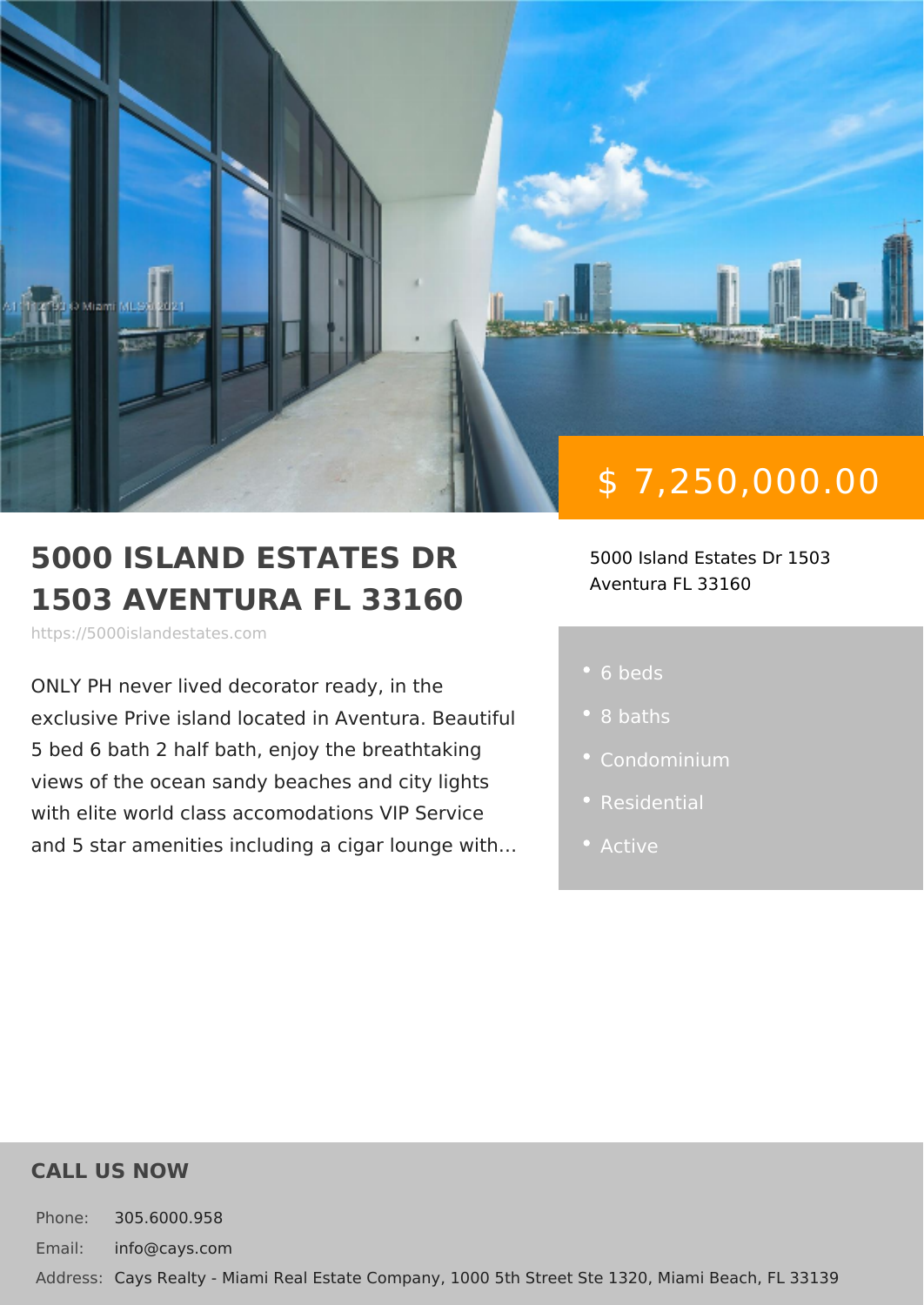## BASIC FACTS

Date added: 6/22/22 MLS #: A11112190 Post Update @022-07-05 13:15:57Bedrooms6 Bathrooms8 Bathrooms Half: Bathrooms Fu6I: Area: 4399 sq ft Lot Size Unifsquare Feet Year buil 2:018 StatusActive Type Condominium

ROOMS & UNITS DESCRIPTION

Unit Number: 503

LOCATION DETAILS

County Or Paris/liami-Dade County

PROPERTY DETAILS

Total Building Ar483a99 sq ft Direction FaceSocutheast Disclosure ©:wner Is Listing Agen Subdivision NamPeRIVE CONDO Parcel Numbe28-22-02-054-1100 PossessionC:losing & Funding

CALL US NOW

Phone: 305.6000.958 Email: info@cays.com Addres Cays Realty - Miami Real Estate Company, 1000 5th Street Ste 1320, Mia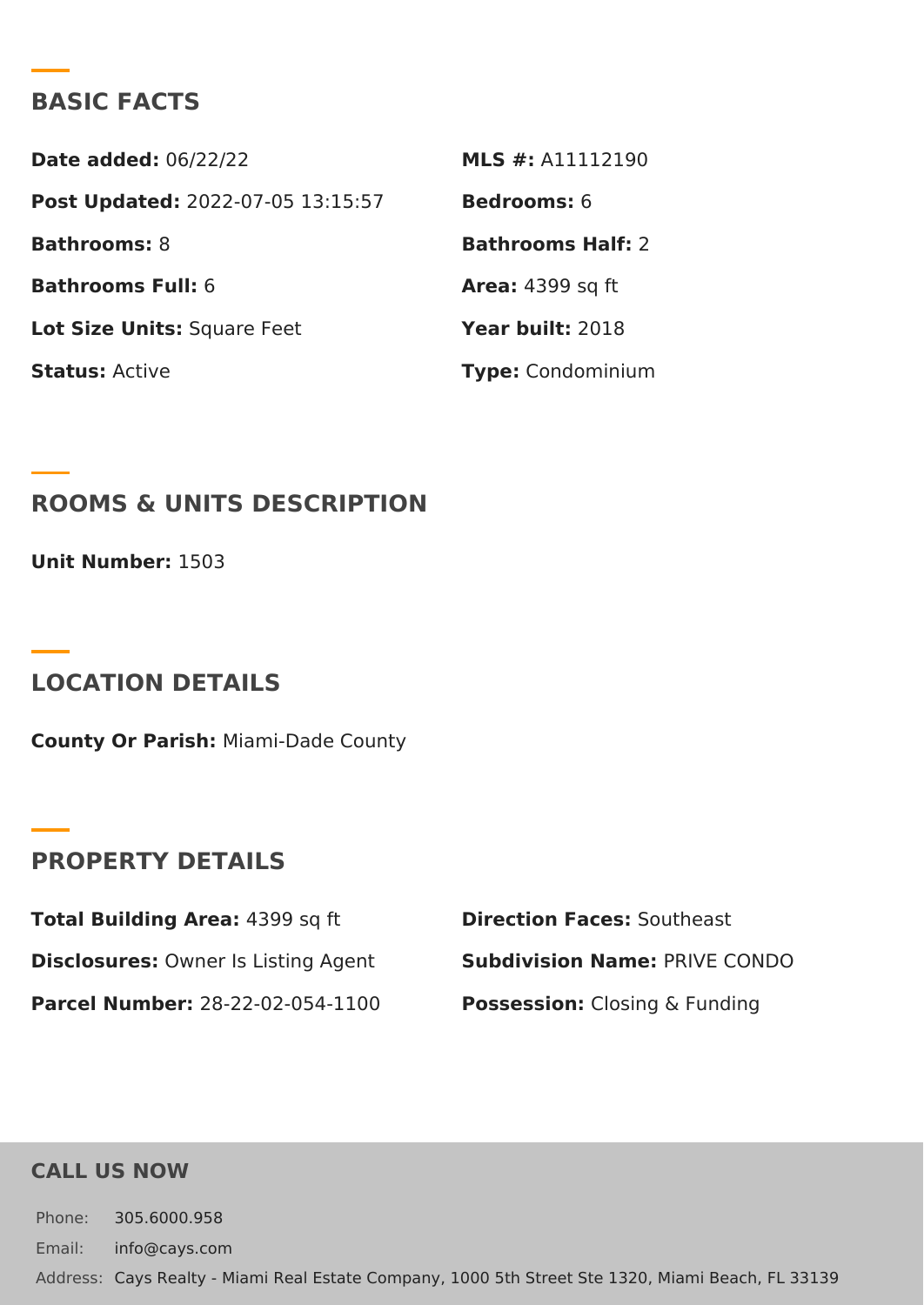## **PROPERTY FEATURES**

**Exterior Features:** Balcony,Barbecue,Deck,Security/High Impact Floor Entry,Eat-in Kitchen,Family/Dining Doors,Patio

**Interior Features:** Breakfast Area,Second Room,First Floor Entry,Kitchen Island,Living/Dining Room,Main Level Master,Sitting Area in Master,Split Bedrooms

**Laundry Features:** Washer Hookup,Dryer Hookup

**Waterfront Features:** Bay Front,Canal Front,Intracoastal Access,Ocean Access

**Parking Features:** Assigned,Covered,Two or More Spaces,Valet

**Appliances:** Dryer,Dishwasher,Disposal,Ice **Architectural Style:** High Maker,Microwave,Refrigerator,Self Cleaning Rise,Penthouse,Split-Level Oven,Trash Compactor,Washer

**Association Amenities:** Boat Dock,Marina,Bike Storage,Business Center,Cabana,Clubhouse,Fitness Center,Library,Barbecue,Picnic Area,Playground,Pool,Spa/Hot Tub,Tennis Court(s),Trail(s),Elevator(s)

**Cooling:** Central Air **Cooling Y/N:** 1 **Covered Spaces:** 4 **Flooring:** Other **Garage Spaces:** 4 **Garage Y/N:** 1 **Heating:** Central **Heating Y/N:** 1 **New Construction Y/N:** 1 **Pets Allowed:** Size Limit,Yes **View:** Bay,City,Intercoastal,Ocean,Pool,Tennis **View Y/N:** 1

## **CALL US NOW**

Court,Water

Phone: 305.6000.958 Email: info@cays.com Address: Cays Realty - Miami Real Estate Company, 1000 5th Street Ste 1320, Miami Beach, FL 33139

**Accessibility Features:** Accessible Elevator Installed

**Window Features:** Impact Glass

**Security Features:** Fire Sprinkler System,Smoke Detector(s)

#### **Construction Materials:** Block